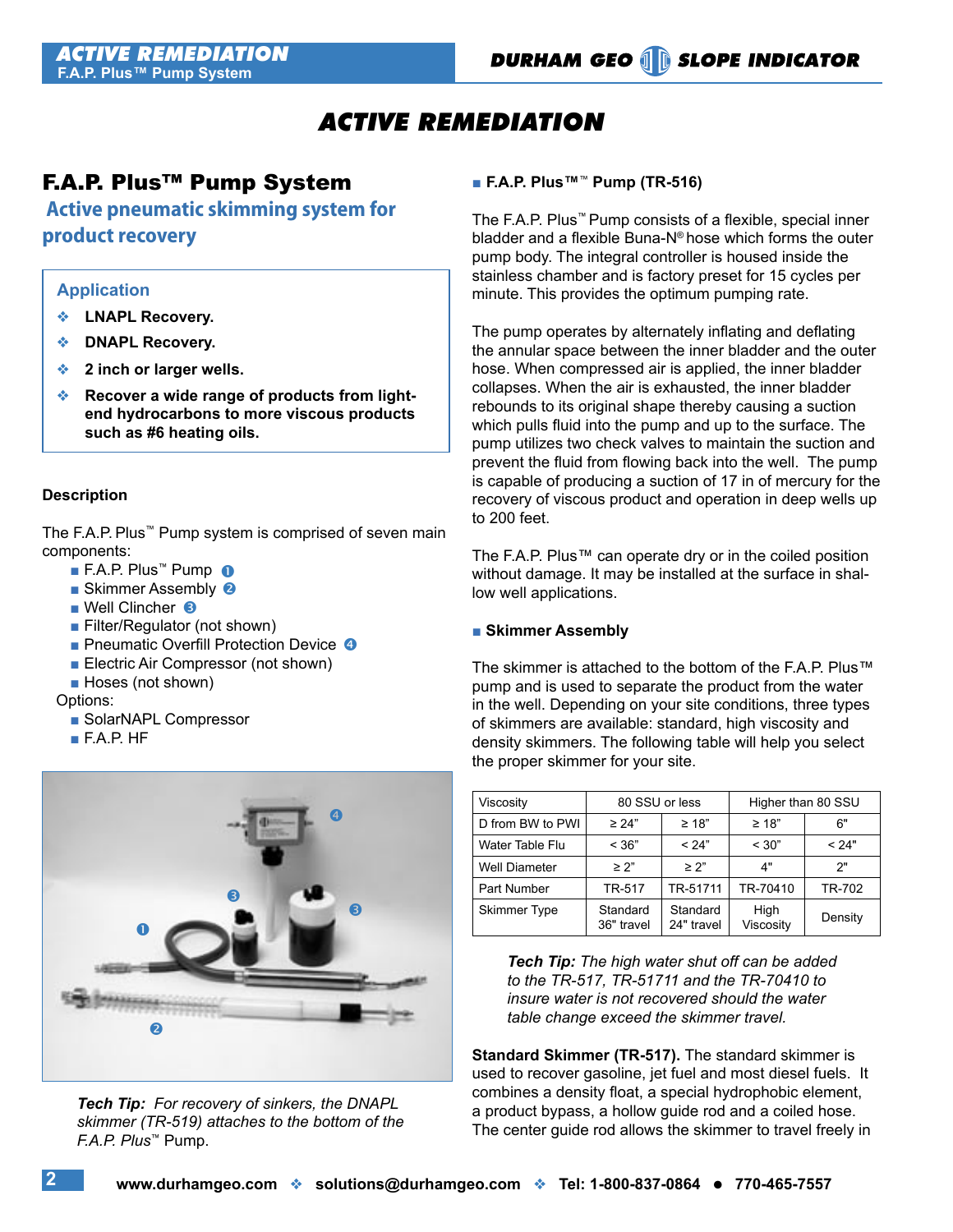response to the water table changes. The skimmer is designed to float with the inlet positioned at the water/product interface automatically providing 36" of skimmer travel. The density float is used to position the special hydrophobic element — the skimmer inlet — at the product water interface. The hydrophobic element uses a special micron pore size that is based on surface tension, allowing only product to pass. A larger pore size is available for use with higher viscosity products such as weathered diesel. Pumping rates through the hydrophobic element will be approximately 100 gallons per day.

#### *Tech Tip: The larger micron-sized elements may allow a small percentage of water to pass.*

The bypass element is attached to the top of the hydrophobic element and allows the product to enter the skimmer directly when the product layer is greater than 2 inches. Recovery rates through the bypass element are approximately 300 gallons per day.

The complete skimmer element is connected to the bottom of the guide rod by a coiled polyurethane hose. This coiled hose can accommodate water level changes of up to 36 in automatically maintaining the skimmer intake at the water/ product interface. A minimum distance of 24 in from the bottom of the well to the water/product interface is required when using the TR-517. The TR-51711 requires a minimum of 18 in and provides 24 in of travel.

The skimmer can also be configured as a passive device by attaching a quick connect canister on the bottom of the skimmer, providing greater flexibility for free product recovery projects. (see Passive Skimmer on page 9).

**Maintenance:** Biofouling may occur because the hydrophobic element is positioned at the air/product interface. If fouling occurs, the element can be cleaned using a soft brush or replaced by unthreading the bypass element and installing a new hydrophobic element.

**High Viscosity Skimmer (TR-70410).** This skimmer is used when the product has a viscosity higher than 80 SSU, such as oils. The 4 in high viscosity skimmer uses the same design as the TR-517, less the hydrophobic and bypass elements. The skimmer has a 30 in travel and a specific gravity of 0.95, allowing it to float at the water/ product interface. The product collects on the top of the skimmer inlet and, from there, is pumped to the surface. In normal applications the skimmer will remove product down to a  $\frac{1}{4}$  in to  $\frac{1}{2}$  in product layer. The skimmer can be adjusted in the field to remove the product even further and attain a thinner layer.

**Density Skimmers (TR-704, TR-706, TR-712).** Density skimmers are used when there is less than 18 inches of flu-



id from the bottom of the well to the water/product interface. These skimmers have a specific gravity of 0.95 and float in the water with the top inlet just above the product/water interface. The skimmers have an effective travel of 24 inches. The 2 in and 4 in sizes are for use in well casings with these nominal inside diameters. The 6 in and 12 in models are self-supporting and may be used in large diameter wells, open excavations and open water applications.

**High Water Shut Off (TR-51710).** This option can be used on all the rod skimmers, TR-517, TR-70410 and TR-51711. It is used when the water table changes are expected to exceed the travel of the skimmer. When the skimmer reaches its upper travel limit and is submerged in water, the pneumatic logic shuts down the pump and will restart the pump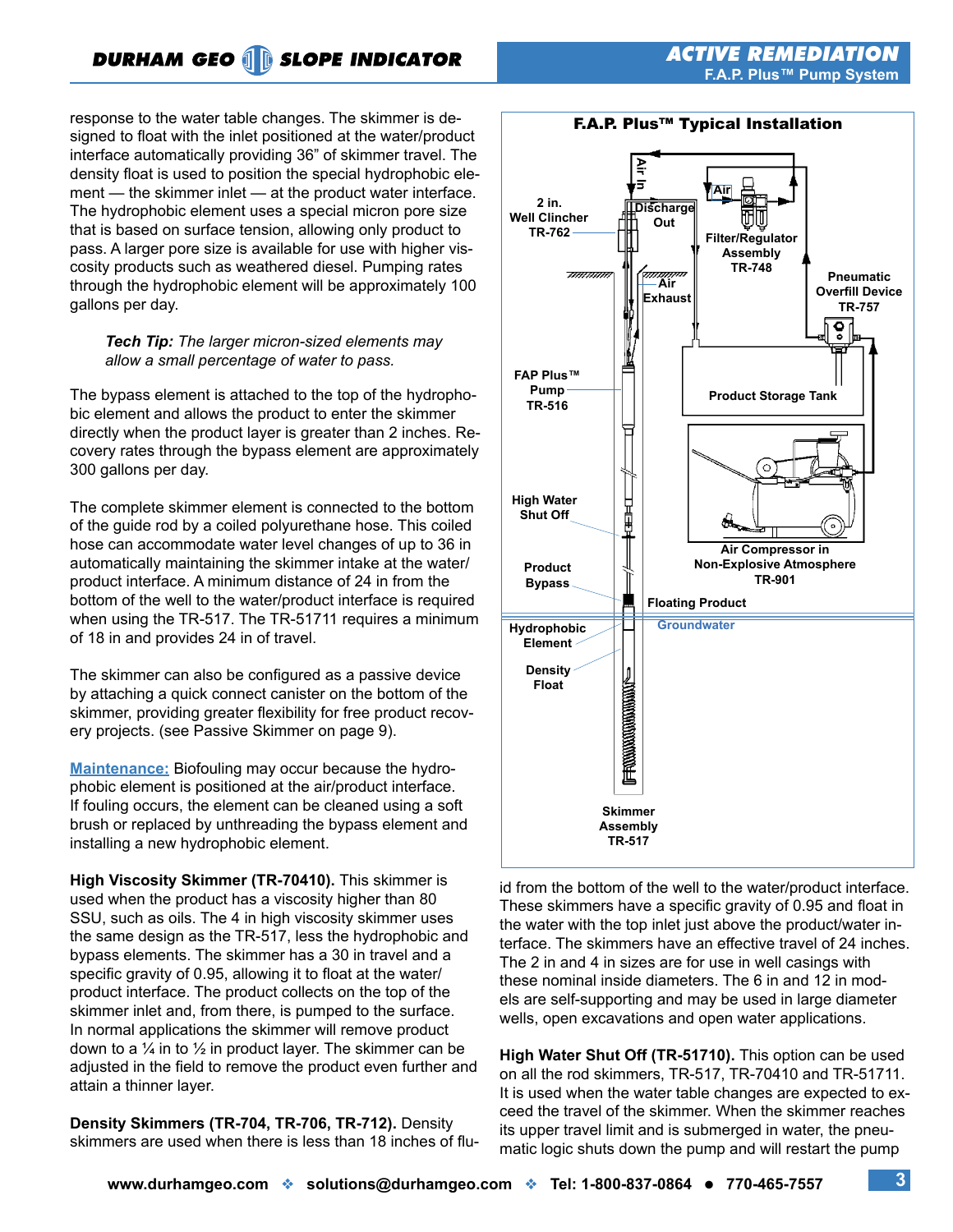when the skimmer returns to its normal operating position.

*Tech Tip: It is important to ensure that water table level changes do not exceed the travel of the skimmer, or water could be collected. The High Water Shut Off, TR-51710, should be considered in these applications. When installing the system, it is also important to account for the rise in the water table due to removal of floating product. Water tables can rebound over 20% when product is removed.*

#### ■ Well Clincher

The Well Clincher has expandable, pass-through fittings for the air supply and fluid discharge hose, allowing the pump

to be easily adjusted. The Well Clincher seals the well from debris and is available for wells with diameters from 2 to 8 in.

#### ■ **Filter/Regulator**

The regulator allows the pump operating pressure to be set according to the depth of the pump. A minimum of 60 psi is required to operate the F.A.P. Plus™ pump properly. The filter regulator is included with each F.A.P. Plus™ pump.



Well clincher and filter regulator in simple field installation.

#### ■ **Pneumatic Overfill Protection Device**

This device is installed on the recovery tank or drum to prevent overfilling the product storage vessel. The overfill device is installed on the storage vessel and will thread into a standard 2 in bung. The main air is supplied to the inlet side of the overfill device and the outlet air supply to the F.A.P. Plus™ pump. The overfill device senses a pressure differential when the storage vessel is nearly full and shuts off the air supply to the F.A.P. Plus™ pump. The standard overfill device can be used with three F.A.P. Plus™ pumps. The TR-75711 is used with more than three F.A.P. Plus™ pumps.



TR-757

#### **Electro-Pneumatic Overfill Protection Device**

This device uses an intrinsically safe float sensor to shut off the air supply to the F.A.P. Plus™ pump. It includes a programmable 24 hour timer to allow on/off time settings in 15 minute increments. A 115 V power supply is required.

#### ■ Air Compressors and Membrane Dryer

An electric, non-explosion-proof 2.5 hp, indoor-use air compressor producing 4.2 scfm is supplied with the standard F.A.P. Plus™ Pump System (TR-515). This compressor can be used with up to three F.A.P. Plus™ systems. A 5 hp compressor is available for use with more than three systems. If other air sources are used, they should include a 5 micron coalescing air filter. In freezing or high humidity conditions, an air dryer is required to avoid system damage. The Membrane Dryer (TR-749) is a good choice for use with the F.A.P.™ System. The F.A.P. Plus™ pump requires relatively dry air for optimum performance. Refer to line sizing chart on page 33.

#### ■ **Hoses**

The standard hose size from the outlet side of the filter regulator to the F.A.P. Plus™ pump is a 1⁄4" Push-Lok™ fitting and a 3/8 in barb fitting on the air inlet side. The standard F.A.P. Plus™ fluid discharge line has a 3/8 in barb fitting. The hose sizes may have to be increased depending on the distance between the system components.

#### **How do I select the most appropriate skimming system?**

The most important elements in choosing the F.A.P. Plus™ system will be your water table fluctuations, product viscosity, type of product, well diameter and amount of product present. You can find the complete design data sheet on our web site to define all of your site conditions.

*Tech Tip: The F.A.P. Plus™ requires a minimum of 60 psi for optimal performance*

#### **Options**

■ **SolarNAPL —** Solar-powered air compressor configured to drive an optional F.A.P. Plus™ pump. See page 6 for details.

■ **F.A.P. HF** — To pump at higher flow rates (up to 2.2 gpm) with a suction of 17 in Hg at the inlet. See page 13 for details.